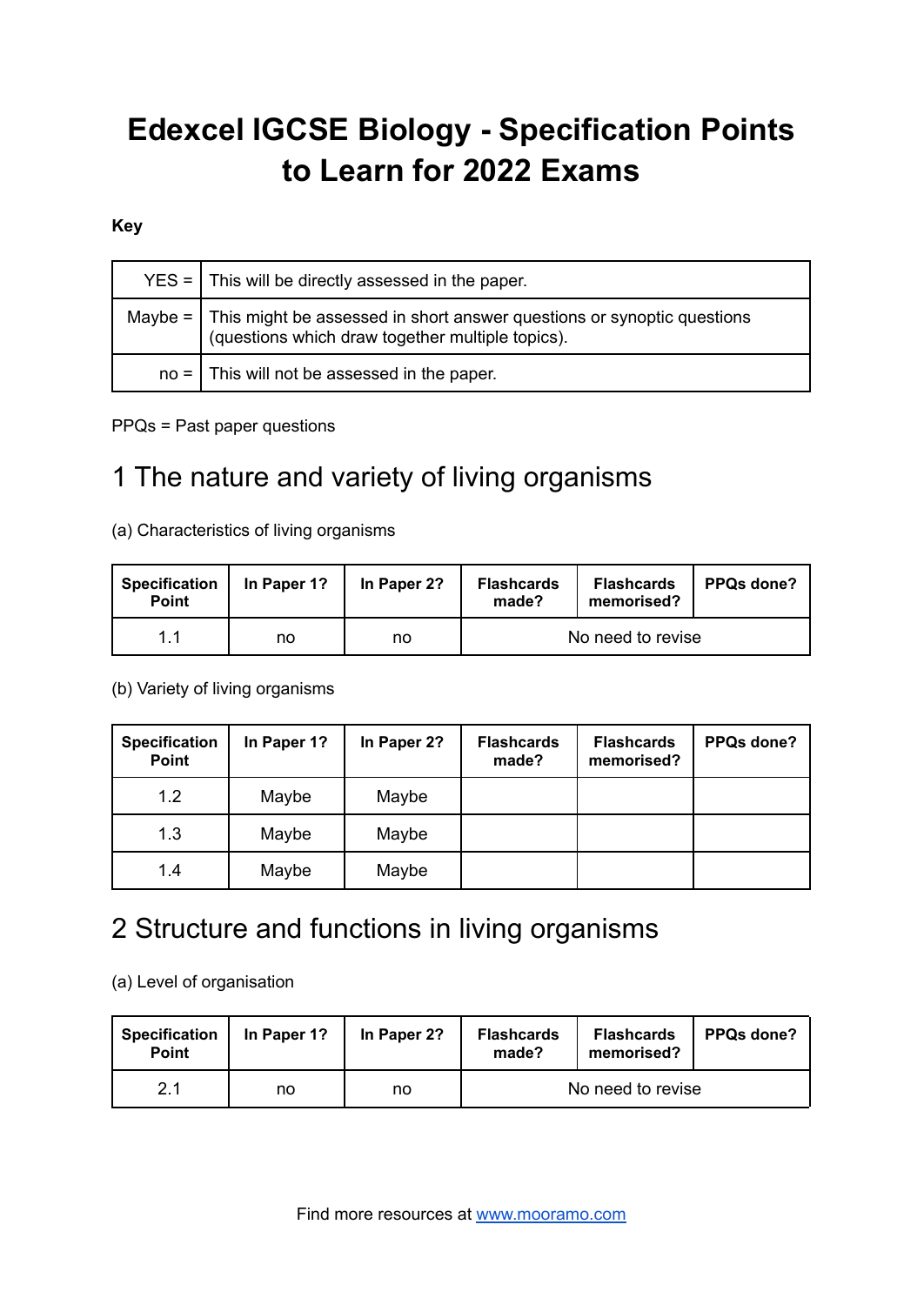## (b) Cell structure

| <b>Specification</b><br><b>Point</b> | In Paper 1? | In Paper 2? | <b>Flashcards</b><br>made? | <b>Flashcards</b><br>memorised? | PPQs done? |
|--------------------------------------|-------------|-------------|----------------------------|---------------------------------|------------|
| 2.2                                  | Maybe       | Maybe       |                            |                                 |            |
| 2.3                                  | Maybe       | Maybe       |                            |                                 |            |
| 2.4                                  | Maybe       | Maybe       |                            |                                 |            |
| 2.5B                                 | Maybe       | Maybe       |                            |                                 |            |
| 2.6B                                 | Maybe       | Maybe       |                            |                                 |            |

## (c) Biological molecules

| <b>Specification</b><br><b>Point</b> | In Paper 1? | In Paper 2? | <b>Flashcards</b><br>made? | <b>Flashcards</b><br>memorised? | PPQs done? |
|--------------------------------------|-------------|-------------|----------------------------|---------------------------------|------------|
| 2.7                                  | Maybe       | <b>YES</b>  |                            |                                 |            |
| 2.8                                  | Maybe       | <b>YES</b>  |                            |                                 |            |
| 2.9                                  | Maybe       | <b>YES</b>  |                            |                                 |            |
| 2.10                                 | Maybe       | <b>YES</b>  |                            |                                 |            |
| 2.11                                 | Maybe       | <b>YES</b>  |                            |                                 |            |
| 2.12                                 | Maybe       | <b>YES</b>  |                            |                                 |            |
| 2.13                                 | Maybe       | <b>YES</b>  |                            |                                 |            |
| 2.14B                                | Maybe       | <b>YES</b>  |                            |                                 |            |

(d) Movement of substances into and out of cells

| <b>Specification</b><br>Point | In Paper 1? | In Paper 2? | <b>Flashcards</b><br>made? | <b>Flashcards</b><br>memorised? | <b>PPQs done?</b> |
|-------------------------------|-------------|-------------|----------------------------|---------------------------------|-------------------|
| 2.15                          | <b>YES</b>  |             |                            |                                 |                   |
| 2.16                          | <b>YES</b>  |             |                            |                                 |                   |
| 2.17                          | <b>YES</b>  |             |                            |                                 |                   |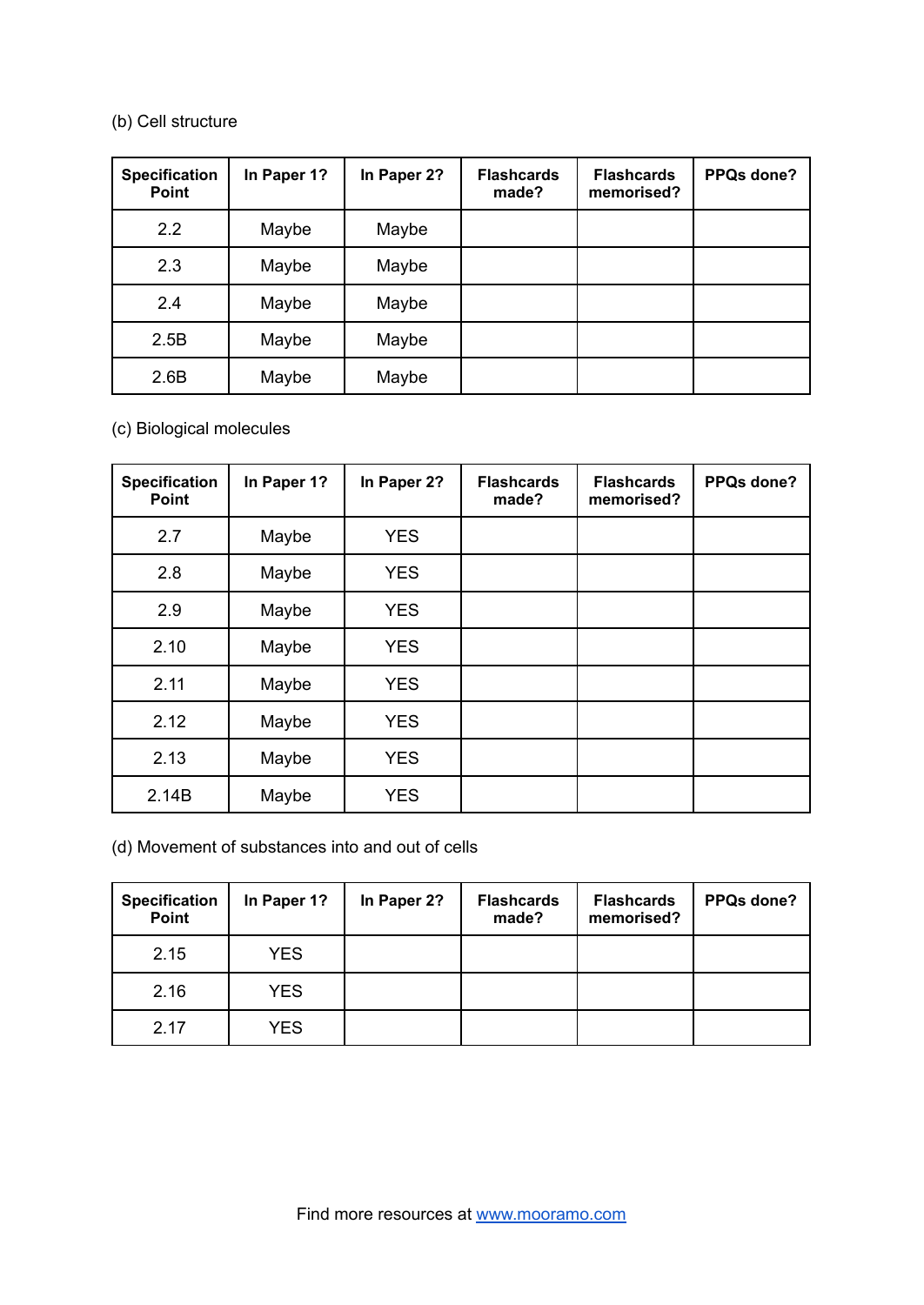## (e) Nutrition

## Flowering plants:

| <b>Specification</b><br><b>Point</b> | In Paper 1? | In Paper 2? | <b>Flashcards</b><br>made? | <b>Flashcards</b><br>memorised? | PPQs done? |
|--------------------------------------|-------------|-------------|----------------------------|---------------------------------|------------|
| 2.18                                 | Maybe       | Maybe       |                            |                                 |            |
| 2.19                                 | Maybe       | Maybe       |                            |                                 |            |
| 2.20                                 | Maybe       | Maybe       |                            |                                 |            |
| 2.21                                 | Maybe       | Maybe       |                            |                                 |            |
| 2.22                                 | Maybe       | Maybe       |                            |                                 |            |
| 2.23                                 | Maybe       | Maybe       |                            |                                 |            |

Humans:

| <b>Specification</b><br><b>Point</b> | In Paper 1? | In Paper 2? | <b>Flashcards</b><br>made? | <b>Flashcards</b><br>memorised? | PPQs done? |
|--------------------------------------|-------------|-------------|----------------------------|---------------------------------|------------|
| 2.24                                 | Maybe       | Maybe       |                            |                                 |            |
| 2.25                                 | Maybe       | Maybe       |                            |                                 |            |
| 2.26                                 | Maybe       | Maybe       |                            |                                 |            |
| 2.27                                 | Maybe       | Maybe       |                            |                                 |            |
| 2.28                                 | Maybe       | Maybe       |                            |                                 |            |
| 2.29                                 | Maybe       | Maybe       |                            |                                 |            |
| 2.30                                 | Maybe       | Maybe       |                            |                                 |            |
| 2.31                                 | Maybe       | Maybe       |                            |                                 |            |
| 2.32                                 | Maybe       | Maybe       |                            |                                 |            |
| 2.33B                                | Maybe       | Maybe       |                            |                                 |            |

(f) Respiration

| <b>Specification</b><br>Point | In Paper 1? | In Paper 2? | <b>Flashcards</b><br>made? | <b>Flashcards</b><br>memorised? | PPQs done? |
|-------------------------------|-------------|-------------|----------------------------|---------------------------------|------------|
| 2.34                          | no          | no          | No need to revise          |                                 |            |
| 2.35                          | no          | no          |                            |                                 |            |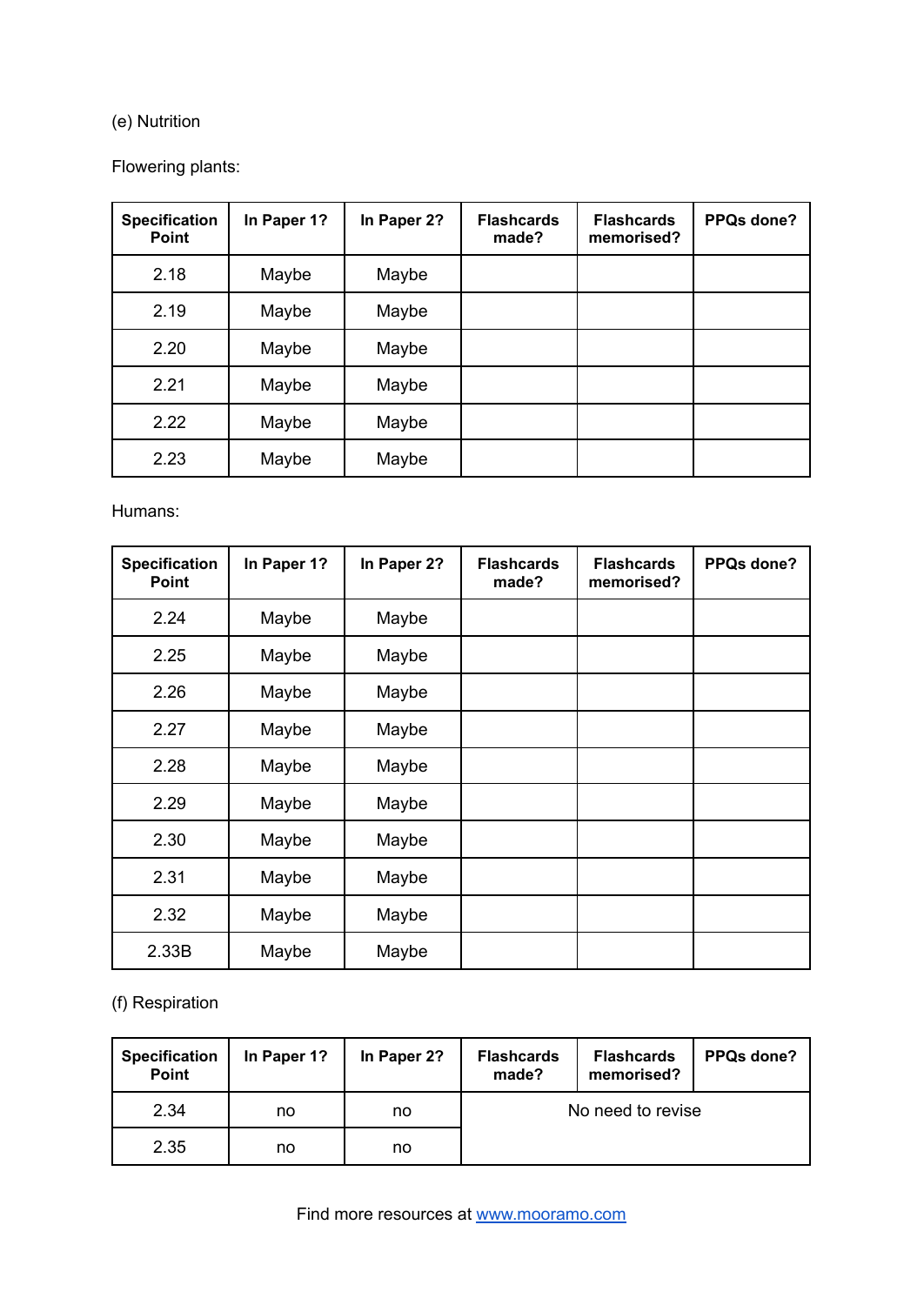| 2.36 | no | no |
|------|----|----|
| 2.37 | no | no |
| 2.38 | no | no |
| 2.39 | no | no |

(g) Gas exchange

Flowering plants:

| <b>Specification</b><br><b>Point</b> | In Paper 1? | In Paper 2? | <b>Flashcards</b><br>made? | <b>Flashcards</b><br>memorised? | PPQs done? |
|--------------------------------------|-------------|-------------|----------------------------|---------------------------------|------------|
| 2.40B                                | Maybe       | <b>YES</b>  |                            |                                 |            |
| 2.41B                                | Maybe       | <b>YES</b>  |                            |                                 |            |
| 2.42B                                | Maybe       | <b>YES</b>  |                            |                                 |            |
| 2.43B                                | Maybe       | <b>YES</b>  |                            |                                 |            |
| 2.44B                                | Maybe       | <b>YES</b>  |                            |                                 |            |
| 2.45B                                | Maybe       | <b>YES</b>  |                            |                                 |            |

Humans:

| <b>Specification</b><br>Point | In Paper 1? | In Paper 2? | <b>Flashcards</b><br>made? | <b>Flashcards</b><br>memorised? | PPQs done? |
|-------------------------------|-------------|-------------|----------------------------|---------------------------------|------------|
| 2.46                          | <b>YES</b>  | <b>YES</b>  |                            |                                 |            |
| 2.47                          | <b>YES</b>  | <b>YES</b>  |                            |                                 |            |
| 2.48                          | <b>YES</b>  | <b>YES</b>  |                            |                                 |            |
| 2.49                          | <b>YES</b>  | <b>YES</b>  |                            |                                 |            |
| 2.50                          | <b>YES</b>  | <b>YES</b>  |                            |                                 |            |

(h) Transport

General:

| <b>Specification</b><br><b>Point</b> | In Paper 1? | In Paper 2? | <b>Flashcards</b><br>made? | <b>Flashcards</b><br>memorised? | <b>PPQs done?</b> |
|--------------------------------------|-------------|-------------|----------------------------|---------------------------------|-------------------|
| 2.51                                 | YES         | Maybe       |                            |                                 |                   |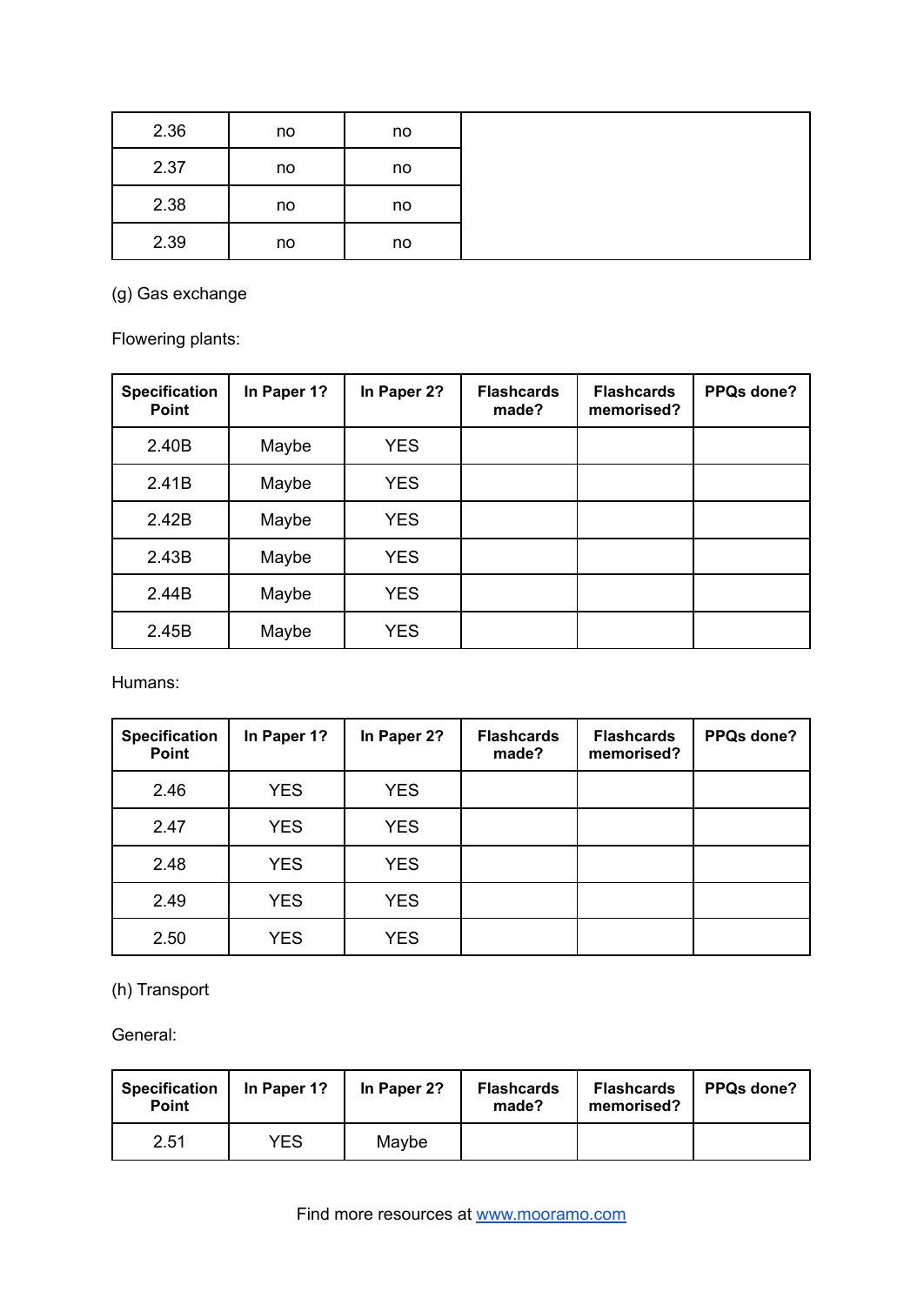| 252<br>$\sim$ | $\sim$<br>$-$ | ıybe |  |  |  |
|---------------|---------------|------|--|--|--|
|---------------|---------------|------|--|--|--|

Flowering plants:

| <b>Specification</b><br><b>Point</b> | In Paper 1? | In Paper 2? | <b>Flashcards</b><br>made? | <b>Flashcards</b><br>memorised? | PPQs done? |
|--------------------------------------|-------------|-------------|----------------------------|---------------------------------|------------|
| 2.53                                 | <b>YES</b>  | Maybe       |                            |                                 |            |
| 2.54                                 | <b>YES</b>  | Maybe       |                            |                                 |            |
| 2.55B                                | Maybe       | Maybe       |                            |                                 |            |
| 2.56B                                | Maybe       | Maybe       |                            |                                 |            |
| 2.57B                                | Maybe       | Maybe       |                            |                                 |            |
| 2.58B                                | Maybe       | Maybe       |                            |                                 |            |

Humans:

| <b>Specification</b><br>Point | In Paper 1? | In Paper 2? | <b>Flashcards</b><br>made? | <b>Flashcards</b><br>memorised? | PPQs done? |
|-------------------------------|-------------|-------------|----------------------------|---------------------------------|------------|
| 2.59                          | <b>YES</b>  | Maybe       |                            |                                 |            |
| 2.60                          | <b>YES</b>  | Maybe       |                            |                                 |            |
| 2.61                          | <b>YES</b>  | Maybe       |                            |                                 |            |
| 2.62                          | <b>YES</b>  | Maybe       |                            |                                 |            |
| 2.63B                         | Maybe       | Maybe       |                            |                                 |            |
| 2.64B                         | Maybe       | Maybe       |                            |                                 |            |
| 2.65                          | <b>YES</b>  | Maybe       |                            |                                 |            |
| 2.66                          | <b>YES</b>  | Maybe       |                            |                                 |            |
| 2.67                          | <b>YES</b>  | Maybe       |                            |                                 |            |
| 2.68                          | <b>YES</b>  | Maybe       |                            |                                 |            |
| 2.69                          | <b>YES</b>  | Maybe       |                            |                                 |            |

(i) Excretion

Flowering plants:

| Specification   In Paper 1?<br><b>Point</b> |  | In Paper 2? | <b>Flashcards</b><br>made? | <b>Flashcards</b><br>memorised? | PPQs done? |
|---------------------------------------------|--|-------------|----------------------------|---------------------------------|------------|
|---------------------------------------------|--|-------------|----------------------------|---------------------------------|------------|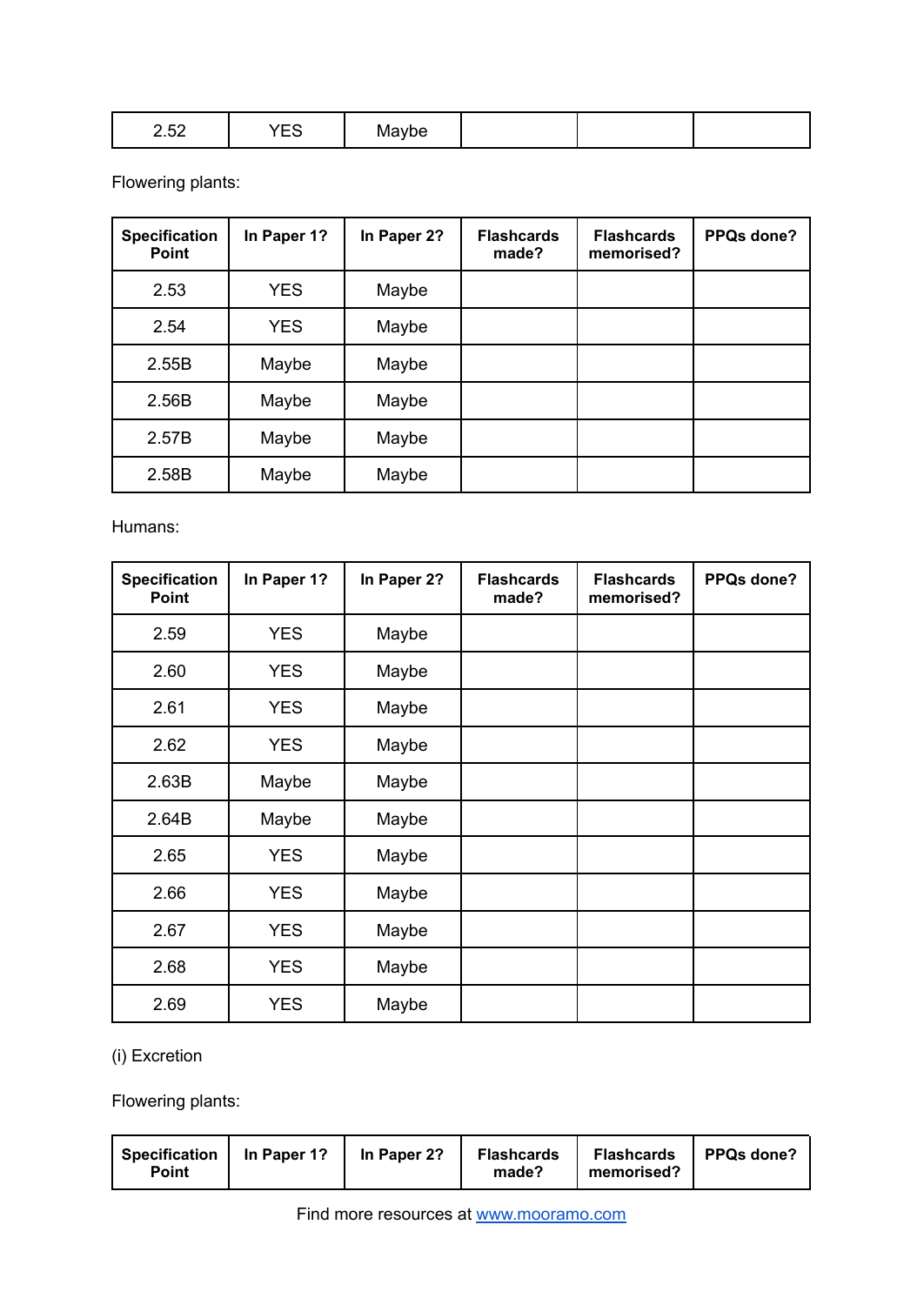| $\sim$ $\sim$<br>v<br>. | $\overline{\phantom{a}}$<br>-n∨l″<br>υe | $\sim$<br>$\cdot$<br>--<br>__ |  |  |  |
|-------------------------|-----------------------------------------|-------------------------------|--|--|--|
|-------------------------|-----------------------------------------|-------------------------------|--|--|--|

Humans:

| <b>Specification</b><br><b>Point</b> | In Paper 1? | In Paper 2? | <b>Flashcards</b><br>made? | <b>Flashcards</b><br>memorised? | PPQs done? |
|--------------------------------------|-------------|-------------|----------------------------|---------------------------------|------------|
| 2.71                                 | Maybe       | <b>YES</b>  |                            |                                 |            |
| 2.72B                                | Maybe       | <b>YES</b>  |                            |                                 |            |
| 2.73B                                | Maybe       | <b>YES</b>  |                            |                                 |            |
| 2.74B                                | Maybe       | <b>YES</b>  |                            |                                 |            |
| 2.75B                                | Maybe       | <b>YES</b>  |                            |                                 |            |
| 2.76B                                | Maybe       | <b>YES</b>  |                            |                                 |            |
| 2.77B                                | Maybe       | <b>YES</b>  |                            |                                 |            |
| 2.78B                                | Maybe       | <b>YES</b>  |                            |                                 |            |
| 2.79B                                | Maybe       | <b>YES</b>  |                            |                                 |            |

(j) Co-ordination and response

General:

| <b>Specification</b><br>Point | In Paper 1? | In Paper 2? | <b>Flashcards</b><br>made? | <b>Flashcards</b><br>memorised? | PPQs done? |
|-------------------------------|-------------|-------------|----------------------------|---------------------------------|------------|
| 2.80                          | <b>YES</b>  | no          |                            |                                 |            |
| 2.81                          | <b>YES</b>  | no          |                            |                                 |            |
| 2.82                          | <b>YES</b>  | no          |                            |                                 |            |

Flowering plants:

| <b>Specification</b><br>Point | In Paper 1? | In Paper 2? | <b>Flashcards</b><br>made? | <b>Flashcards</b><br>memorised? | <b>PPQs done?</b> |
|-------------------------------|-------------|-------------|----------------------------|---------------------------------|-------------------|
| 2.83                          | <b>YES</b>  | no          |                            |                                 |                   |
| 2.84                          | <b>YES</b>  | no          |                            |                                 |                   |
| 2.85                          | <b>YES</b>  | no          |                            |                                 |                   |

Humans: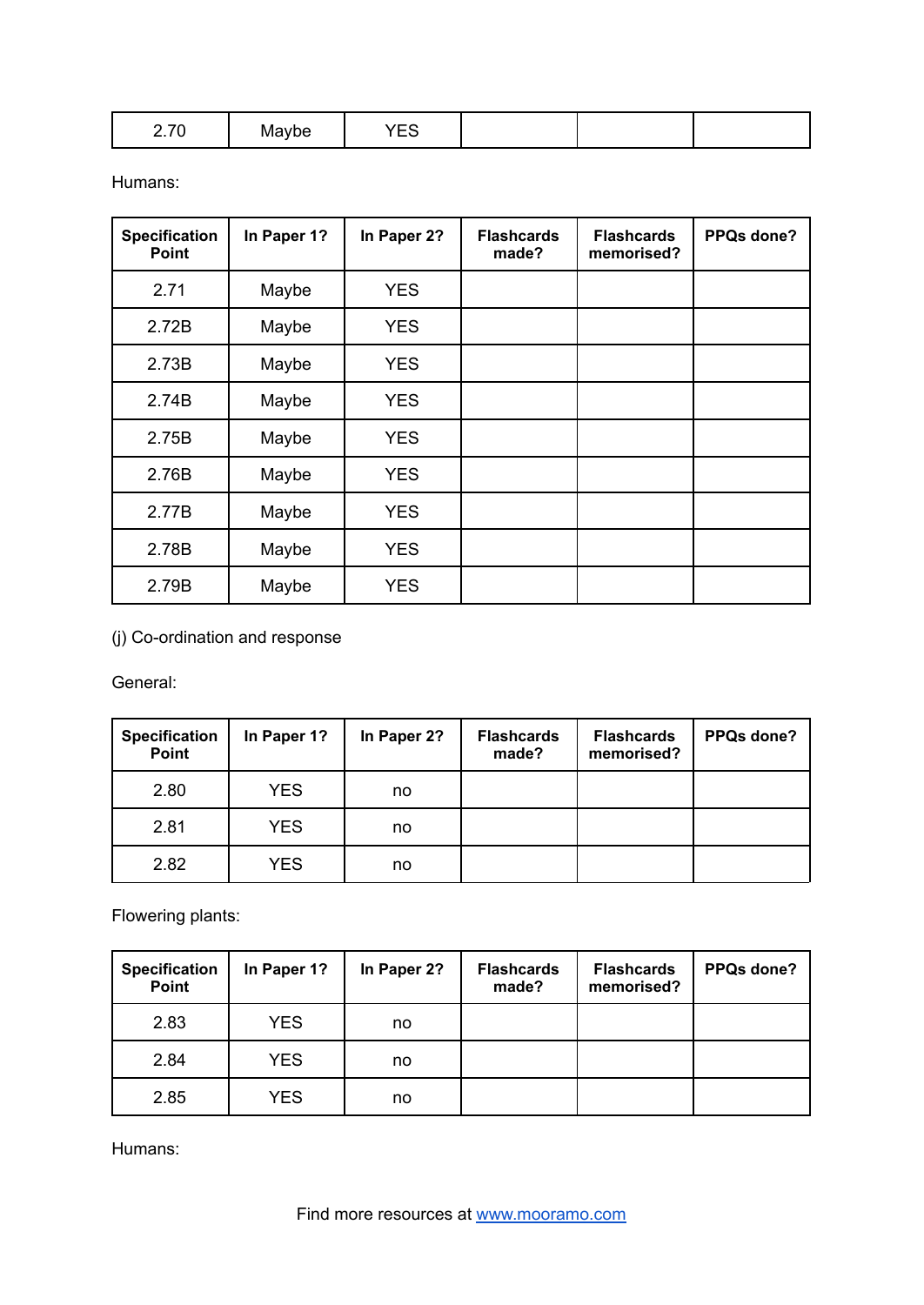| <b>Specification</b><br>Point | In Paper 1? | In Paper 2? | <b>Flashcards</b><br>made? | <b>Flashcards</b><br>memorised? | PPQs done? |
|-------------------------------|-------------|-------------|----------------------------|---------------------------------|------------|
| 2.86                          | <b>YES</b>  | no          |                            |                                 |            |
| 2.87                          | <b>YES</b>  | no          |                            |                                 |            |
| 2.88                          | <b>YES</b>  | no          |                            |                                 |            |
| 2.89                          | <b>YES</b>  | no          |                            |                                 |            |
| 2.90                          | <b>YES</b>  | no          |                            |                                 |            |
| 2.91                          | <b>YES</b>  | no          |                            |                                 |            |
| 2.92                          | <b>YES</b>  | no          |                            |                                 |            |
| 2.93                          | <b>YES</b>  | no          |                            |                                 |            |
| 2.94                          | <b>YES</b>  | no          |                            |                                 |            |
| 2.95B                         | Maybe       | no          |                            |                                 |            |

# 3 Reproduction and inheritance

(a) Reproduction

General:

| <b>Specification</b><br>Point | In Paper 1? | In Paper 2? | <b>Flashcards</b><br>made? | <b>Flashcards</b><br>memorised? | PPQs done? |
|-------------------------------|-------------|-------------|----------------------------|---------------------------------|------------|
| 3.1                           | <b>YES</b>  | no          |                            |                                 |            |
| 3.2                           | <b>YES</b>  | no          |                            |                                 |            |

Flowering plants:

| <b>Specification</b><br>Point | In Paper 1? | In Paper 2? | <b>Flashcards</b><br>made? | <b>Flashcards</b><br>memorised? | PPQs done? |
|-------------------------------|-------------|-------------|----------------------------|---------------------------------|------------|
| 3.3                           | <b>YES</b>  | no          |                            |                                 |            |
| 3.4                           | <b>YES</b>  | no          |                            |                                 |            |
| 3.5                           | <b>YES</b>  | no          |                            |                                 |            |
| 3.6                           | <b>YES</b>  | no          |                            |                                 |            |
| 3.7                           | <b>YES</b>  | no          |                            |                                 |            |

Humans: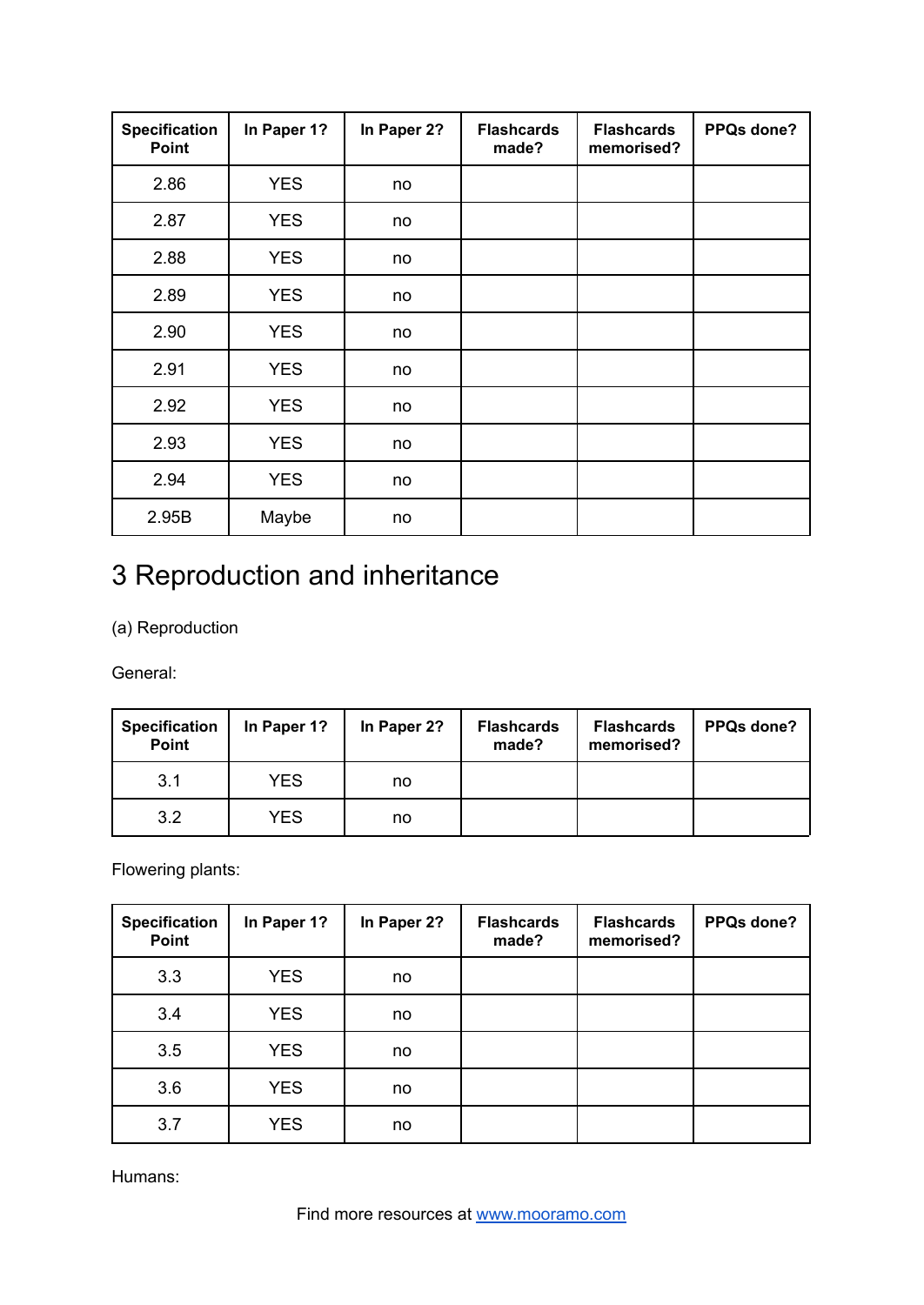| <b>Specification</b><br>Point | In Paper 1? | In Paper 2? | <b>Flashcards</b><br>made? | <b>Flashcards</b><br>memorised? | PPQs done? |
|-------------------------------|-------------|-------------|----------------------------|---------------------------------|------------|
| 3.8                           | <b>YES</b>  | no          |                            |                                 |            |
| 3.9                           | <b>YES</b>  | no          |                            |                                 |            |
| 3.10B                         | Maybe       | no          |                            |                                 |            |
| 3.11                          | <b>YES</b>  | no          |                            |                                 |            |
| 3.12                          | <b>YES</b>  | no          |                            |                                 |            |
| 3.13                          | <b>YES</b>  | no          |                            |                                 |            |

(b) Inheritance

| <b>Specification</b><br><b>Point</b> | In Paper 1? | In Paper 2? | <b>Flashcards</b><br>made? | <b>Flashcards</b><br>memorised? | PPQs done? |
|--------------------------------------|-------------|-------------|----------------------------|---------------------------------|------------|
| 3.14                                 | <b>YES</b>  | <b>YES</b>  |                            |                                 |            |
| 3.15                                 | <b>YES</b>  | <b>YES</b>  |                            |                                 |            |
| 3.16B                                | Maybe       | <b>YES</b>  |                            |                                 |            |
| 3.17B                                | Maybe       | <b>YES</b>  |                            |                                 |            |
| 3.18B                                | Maybe       | <b>YES</b>  |                            |                                 |            |
| 3.19                                 | <b>YES</b>  | <b>YES</b>  |                            |                                 |            |
| 3.20                                 | <b>YES</b>  | <b>YES</b>  |                            |                                 |            |
| 3.21B                                | Maybe       | <b>YES</b>  |                            |                                 |            |
| 3.22                                 | <b>YES</b>  | <b>YES</b>  |                            |                                 |            |
| 3.23                                 | <b>YES</b>  | <b>YES</b>  |                            |                                 |            |
| 3.24                                 | <b>YES</b>  | <b>YES</b>  |                            |                                 |            |
| 3.25                                 | <b>YES</b>  | <b>YES</b>  |                            |                                 |            |
| 3.26                                 | <b>YES</b>  | <b>YES</b>  |                            |                                 |            |
| 3.27                                 | <b>YES</b>  | <b>YES</b>  |                            |                                 |            |
| 3.28                                 | <b>YES</b>  | <b>YES</b>  |                            |                                 |            |
| 3.29                                 | <b>YES</b>  | <b>YES</b>  |                            |                                 |            |
| 3.30                                 | <b>YES</b>  | <b>YES</b>  |                            |                                 |            |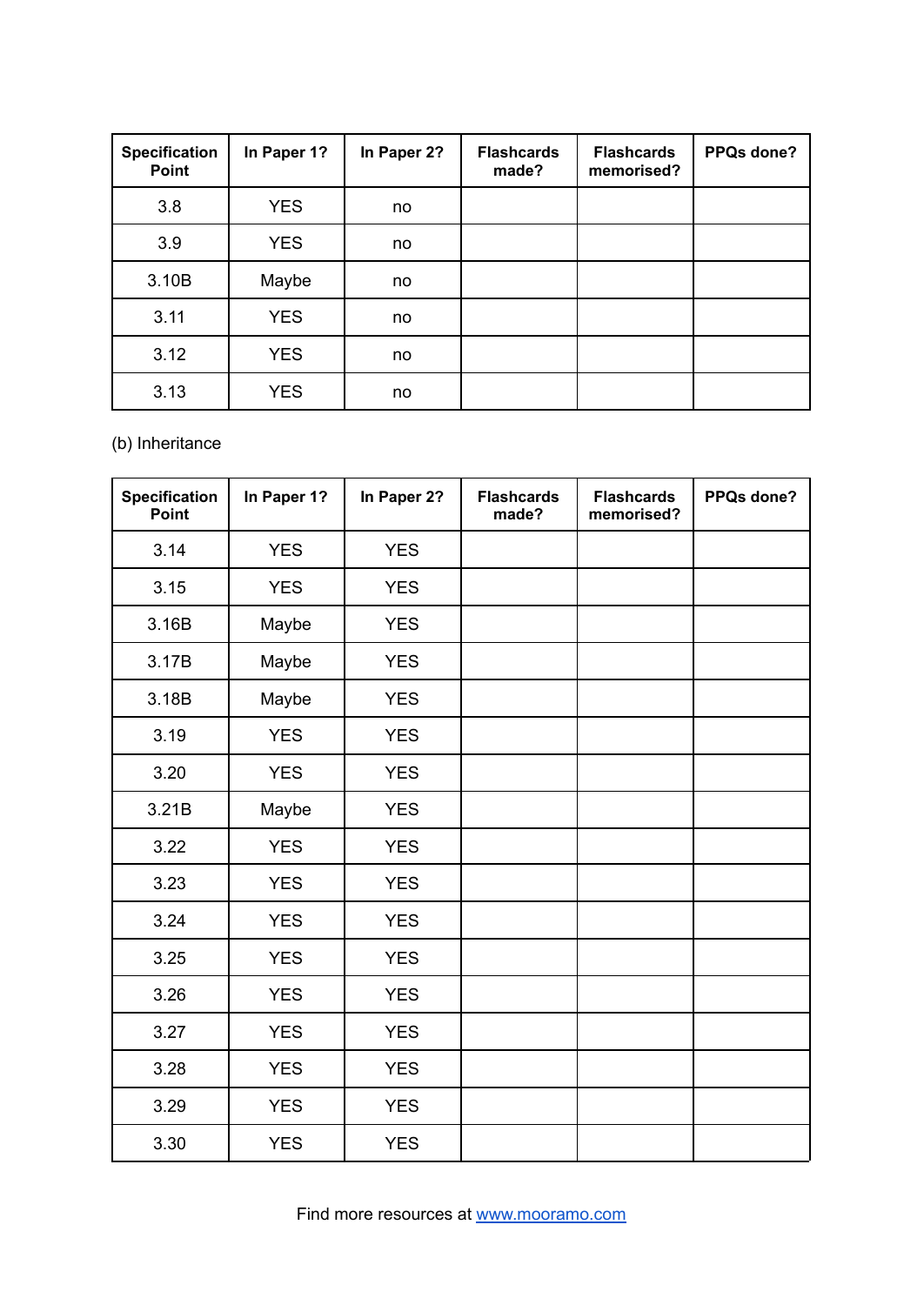| 3.31  | <b>YES</b> | <b>YES</b> |  |  |
|-------|------------|------------|--|--|
| 3.32  | <b>YES</b> | <b>YES</b> |  |  |
| 3.33  | <b>YES</b> | <b>YES</b> |  |  |
| 3.34  | <b>YES</b> | <b>YES</b> |  |  |
| 3.35B | Maybe      | <b>YES</b> |  |  |
| 3.36B | Maybe      | <b>YES</b> |  |  |
| 3.37B | Maybe      | <b>YES</b> |  |  |
| 3.38  | <b>YES</b> | <b>YES</b> |  |  |
| 3.39  | <b>YES</b> | <b>YES</b> |  |  |

# 4 Ecology and the environment

(a) The organism in the environment

| <b>Specification</b><br>Point | In Paper 1? | In Paper 2? | <b>Flashcards</b><br>made? | <b>Flashcards</b><br>memorised? | PPQs done? |
|-------------------------------|-------------|-------------|----------------------------|---------------------------------|------------|
| 4.1                           | Maybe       | no          |                            |                                 |            |
| 4.2                           | Maybe       | no          |                            |                                 |            |
| 4.3B                          | Maybe       | no          |                            |                                 |            |
| 4.4B                          | Maybe       | no          |                            |                                 |            |
| 4.5                           | Maybe       | no          |                            |                                 |            |

(b) Feeding relationships

| <b>Specification</b><br>Point | In Paper 1? | In Paper 2? | <b>Flashcards</b><br>made? | <b>Flashcards</b><br>memorised? | PPQs done? |
|-------------------------------|-------------|-------------|----------------------------|---------------------------------|------------|
| 4.6                           | Maybe       | no          |                            |                                 |            |
| 4.7                           | Maybe       | no          |                            |                                 |            |
| 4.8                           | Maybe       | no          |                            |                                 |            |
| 4.9                           | Maybe       | no          |                            |                                 |            |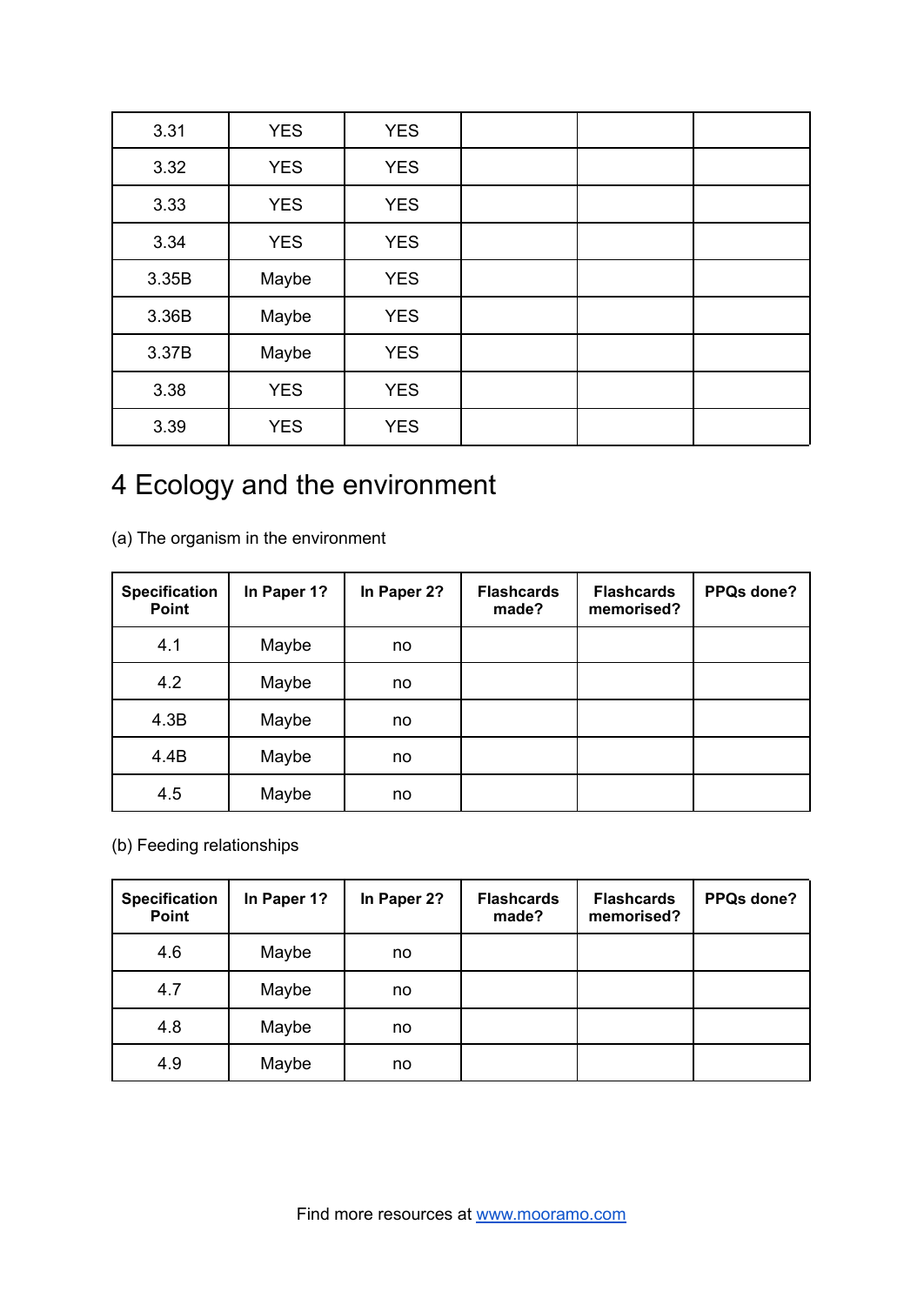## (c) Cycles within ecosystems

| <b>Specification</b><br>Point | In Paper 1? | In Paper 2? | <b>Flashcards</b><br>made? | <b>Flashcards</b><br>memorised? | PPQs done? |
|-------------------------------|-------------|-------------|----------------------------|---------------------------------|------------|
| 4.10                          | no          | <b>YES</b>  |                            |                                 |            |
| 4.11B                         | no          | <b>YES</b>  |                            |                                 |            |

## (d) Human influences of the environment

| <b>Specification</b><br>Point | In Paper 1? | In Paper 2? | <b>Flashcards</b><br>made? | <b>Flashcards</b><br>memorised? | PPQs done? |
|-------------------------------|-------------|-------------|----------------------------|---------------------------------|------------|
| 4.12                          | no          | <b>YES</b>  |                            |                                 |            |
| 4.13                          | no          | <b>YES</b>  |                            |                                 |            |
| 4.14                          | no          | <b>YES</b>  |                            |                                 |            |
| 4.15                          | no          | <b>YES</b>  |                            |                                 |            |
| 4.16                          | no          | <b>YES</b>  |                            |                                 |            |
| 4.17                          | no          | <b>YES</b>  |                            |                                 |            |
| 4.18B                         | no          | <b>YES</b>  |                            |                                 |            |

## 5 Use of biological resources

(a) Food production

Crop plants:

| <b>Specification</b><br>Point | In Paper 1? | In Paper 2? | <b>Flashcards</b><br>made? | <b>Flashcards</b><br>memorised? | PPQs done? |
|-------------------------------|-------------|-------------|----------------------------|---------------------------------|------------|
| 5.1                           | Maybe       | no          |                            |                                 |            |
| 5.2                           | Maybe       | no          |                            |                                 |            |
| 5.3                           | Maybe       | no          |                            |                                 |            |
| 5.4                           | Maybe       | no          |                            |                                 |            |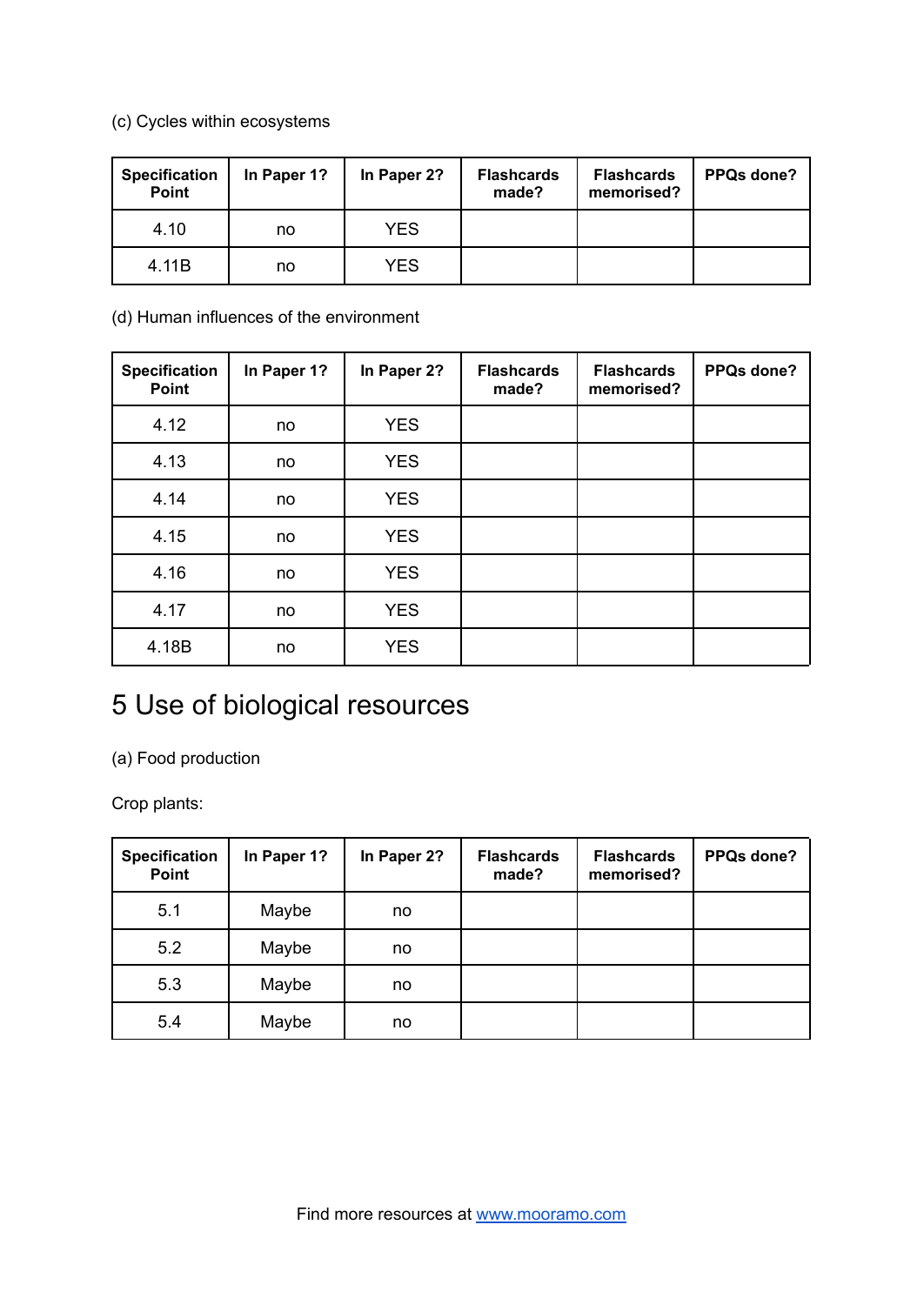Micro-organisms:

| <b>Specification</b><br>Point | In Paper 1? | In Paper 2? | <b>Flashcards</b><br>made? | <b>Flashcards</b><br>memorised? | PPQs done? |
|-------------------------------|-------------|-------------|----------------------------|---------------------------------|------------|
| 5.5                           | Maybe       | no          |                            |                                 |            |
| 5.6                           | Maybe       | no          |                            |                                 |            |
| 5.7                           | Maybe       | no          |                            |                                 |            |
| 5.8                           | Maybe       | no          |                            |                                 |            |

Fish farming:

| <b>Specification</b><br><b>Point</b> | In Paper 1? | In Paper 2? | <b>Flashcards</b><br>made? | <b>Flashcards</b><br>memorised? | PPQs done? |
|--------------------------------------|-------------|-------------|----------------------------|---------------------------------|------------|
| 5.9B                                 | Maybe       | no          |                            |                                 |            |

(b) Selective breeding

| <b>Specification</b><br>Point | In Paper 1? | In Paper 2? | <b>Flashcards</b><br>made? | <b>Flashcards</b><br>memorised? | PPQs done? |
|-------------------------------|-------------|-------------|----------------------------|---------------------------------|------------|
| 5.10                          | <b>YES</b>  | no          |                            |                                 |            |
| 5.11                          | YES         | no          |                            |                                 |            |

## (c) Genetic modification (genetic engineering)

| <b>Specification</b><br><b>Point</b> | In Paper 1? | In Paper 2? | <b>Flashcards</b><br>made? | <b>Flashcards</b><br>memorised? | PPQs done? |
|--------------------------------------|-------------|-------------|----------------------------|---------------------------------|------------|
| 5.12                                 | no          | Maybe       |                            |                                 |            |
| 5.13                                 | no          | Maybe       |                            |                                 |            |
| 5.14                                 | no          | Maybe       |                            |                                 |            |
| 5.15                                 | no          | Maybe       |                            |                                 |            |
| 5.16                                 | no          | Maybe       |                            |                                 |            |

(d) Cloning

| <b>Specification</b><br><b>Point</b> | In Paper 1? | In Paper 2? | <b>Flashcards</b><br>made? | <b>Flashcards</b><br>memorised? | <b>PPQs done?</b> |
|--------------------------------------|-------------|-------------|----------------------------|---------------------------------|-------------------|
| 5.17B                                | no          | Maybe       |                            |                                 |                   |